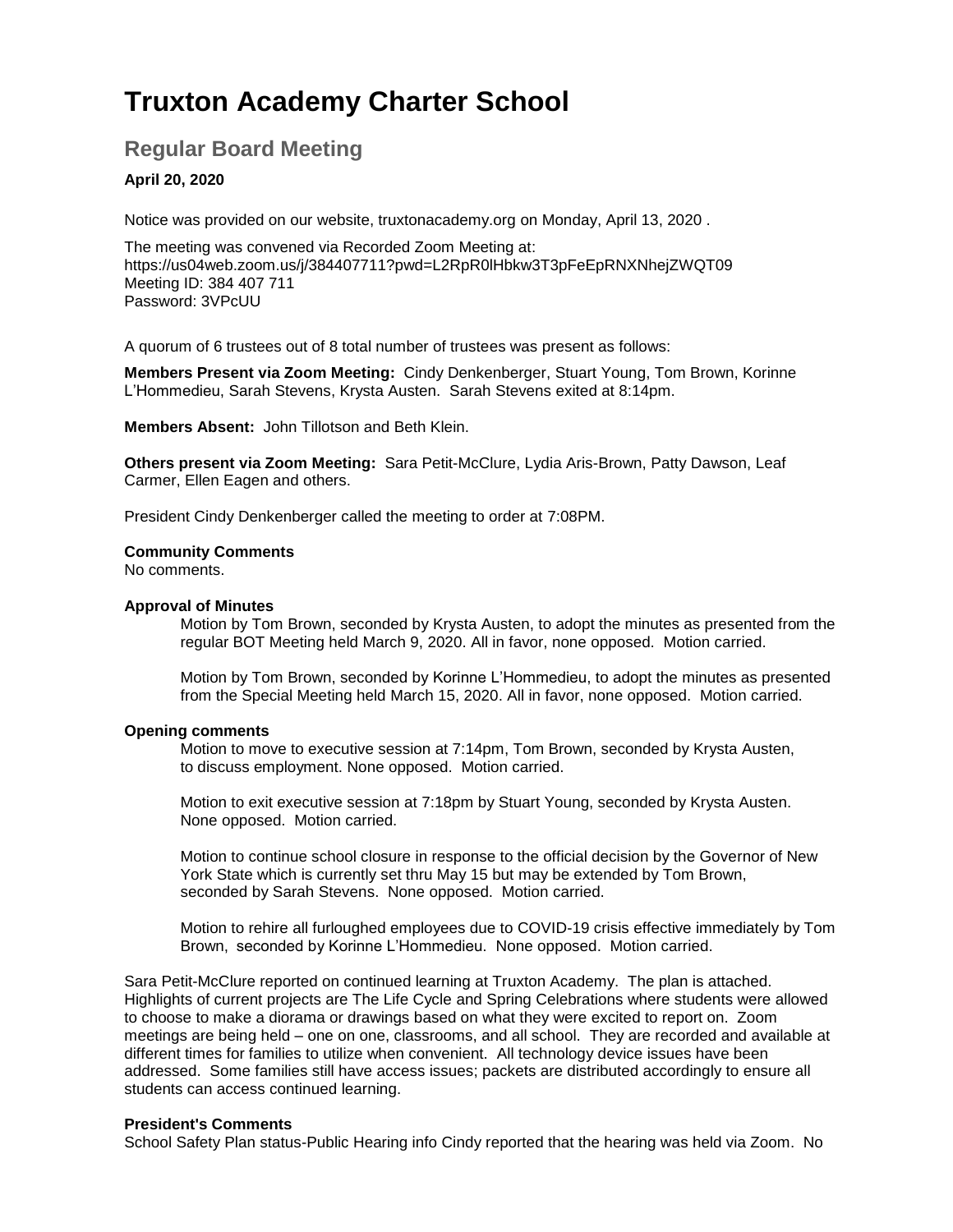comments from the public. The committee discussed and finalized document to present to the board.

Motion by Stuart Young, seconded by Tom Brown to approve the SAVE Plan as presented by the committee. None opposed. Motion carried.

Motion made by Tom Brown seconded by Sarah Stevens, to amend previously approved minutes from the February 10, 2020 meeting. Minutes should have reflected Krysta Austen's abstention and clarified that the change was to be effective immediately. At least wo-thirds of the board approved was present. None opposed. Motion carried.

Sara Petit-McClure reported that SUNY CSI is unsure how the First Year Evaluation will take place due to the COVID-19 crisis. She had an information call with Maureen Foley but the visit and Board interview have been cancelled. She asked what info they would want from us. It was explained that as this year is supposed to create our base level, that may not be possible. The recommendation right now is to document everything the best that we can and they will continue to answer questions and guide us the best that they can.

Tom Brown updated on the new Phone System. It has been installed and they are looking to finish set up and train when we are back in the building and available. We need to follow up with Syracuse Time and Alarm to be sure lines are working properly. Elevator line is confirmed to be operating.

### **New Business**

Cindy Denkenberger reported a big thank you to Victor Siegle and our Financial Committee for getting the information to the bank efficiently to get the Paycheck Payroll Relief Grant Application submitted and approved.

Motion by Krysta Austen, seconded by Tom Brown, to accept attached Board Resolution 2020- 1 approving the Paycheck Protection Program (PPP) Loan. None opposed. Motion carried.

Victor Siegle reported that we are indeed fortunate the loan should be forgiven if we closely follow the guidelines and our financial plan.

Motion by Stuart Young, seconded by Tom Brown, to extend the payroll guarantee for teachers through the end of the fiscal year. None opposed. Motion carried.

Motion by Korinne L'Hommedieu, seconded by Krysta Austen, to approve the Employee Handbook as presented. None opposed. Motion carried.

Sara Petit-McClure will disseminate the Handbook to employees via shared Google drive. Employee's will need to complete acknowledgement and return signed copy.

Motion by Tom Brown, seconded by Korinne L'Hommedieu to approve meeting minutes as presented from Executive Committee meetings held on March 17, 2020 and March 27, 2020 to approve payroll guarantees and employee furloughs. None opposed. Motion carried.

Cindy Denkenberger reported on grant for performing arts including outdoor amphitheater with WIFI capabilities for classroom aspect, new stage curtains, renovation of art and music room with new windows, added bathroom, heating, internet access. Tom Brown reported that it is currently set to include a security portion which includes key cards or fobs and a virtual mobile barrier on second floor. He suggested we may want to separate these to get more for the performing arts program as there may be other opportunities for security.

#### **Board Committee Reports:**

# *Finance Committee*

Treasurer's report attached. Korinne L'Hommedieu reviewed the attached report in detail. She also reported that district invoicing was done and is being collected. CSP funding needs to be reviewed and all quotes and reports should be available for review and approval at our May meeting so we do not miss the deadline. The current report does not reflect the PPP Loan we just received. Draft revised budget for next year will be sent out shortly for review. She also noted that an additional grade level next year should help our financial standing. We need to focus on cash flow balance to ensure our